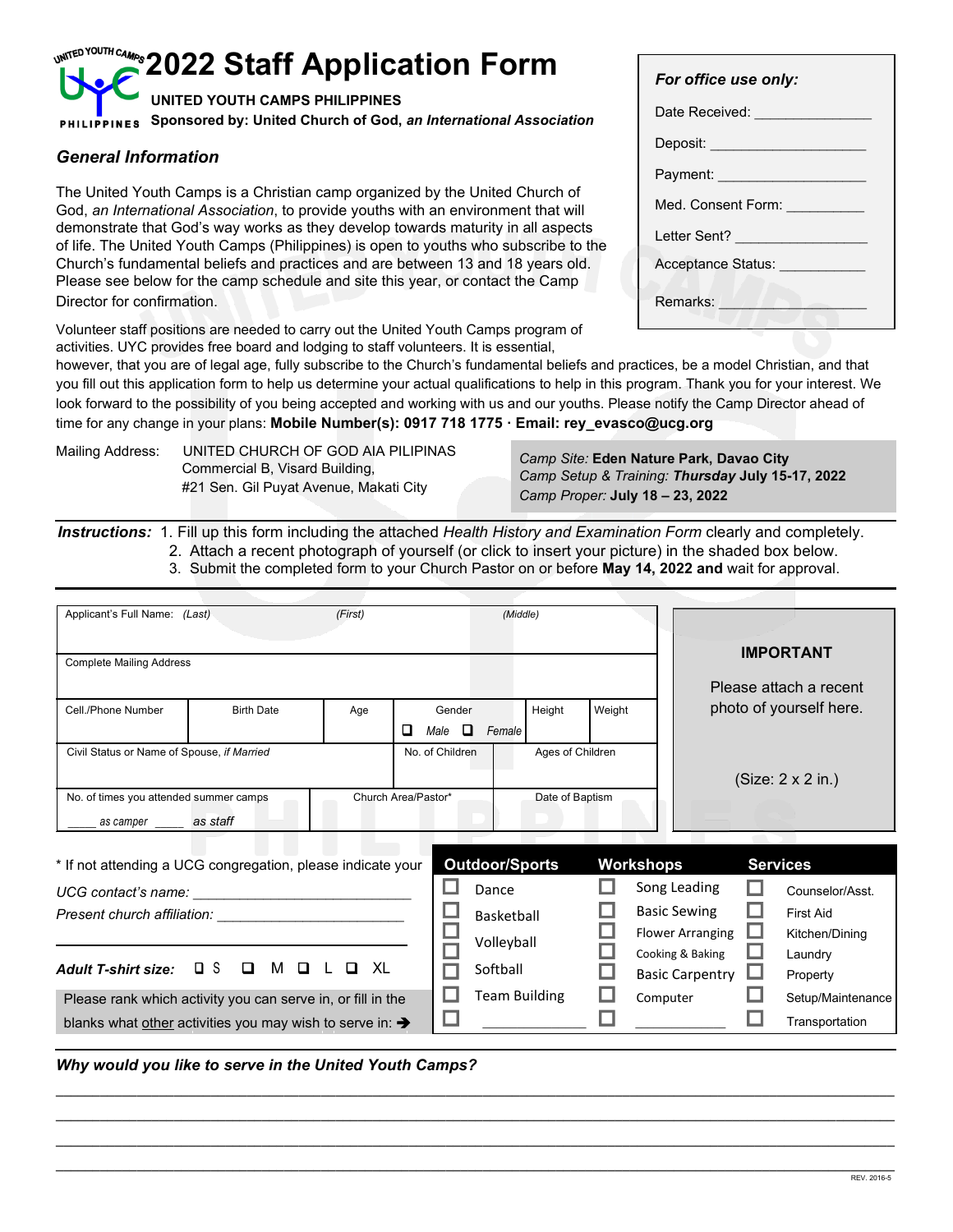#### *Educational Background:*

| <b>Years Attended</b> | <b>Course/Degree</b> | Institution | <b>Distinctions &amp; Awards</b> |
|-----------------------|----------------------|-------------|----------------------------------|
|                       |                      |             |                                  |
|                       |                      |             |                                  |
|                       |                      |             |                                  |

#### *Employment Record:*

| <b>Period of Employment</b> | <b>Position</b> | Company/Employer | <b>Reason for Leaving</b> |
|-----------------------------|-----------------|------------------|---------------------------|
|                             |                 |                  |                           |
|                             |                 |                  |                           |
|                             |                 |                  |                           |

*Summer Camp Experience:*

| <b>Location of Camp</b> | Year | <b>Position &amp; Responsibilities</b> | <b>Distinctions &amp; Awards</b> |
|-------------------------|------|----------------------------------------|----------------------------------|
|                         |      |                                        |                                  |
|                         |      |                                        |                                  |
|                         |      |                                        |                                  |

#### *Special Skills, Training, and Other Awards:*

#### *Law Record*

Have you ever been convicted of adult or child abuse, child molestation, child neglect, sexual assault, rape, or any other sex offences; or have you ever been convicted of any other crime? **I** Yes **I** No *If you checked 'Yes,' please explain below:* 

#### *Health & Fitness Record*

The United Youth Camps Program requires staff volunteers to engage in a wide range of rigorous and physically challenging activities. Good health and fitness are essential. Does the applicant have any physical or mental handicap which would prevent vigorous physical activity? Has the applicant had any nervous disorder, such as hysteria, fainting spells; allergies; or recent contagious illness/es; etc.?

Yes No *If you checked 'Yes,' please explain below:*

#### **AGREEMENT AND RELEASE**

All United Camps maintain a high standard of conduct and dress code based on Godly principles. These standards and rules include but are not limited to: No possession or use of alcohol, tobacco, or illegal drugs; no sexual misconduct, disorderly conduct, profanity; no theft, destruction of property; or refusal to cooperate fully with camp and program personnel. Jewelry for body piercing (other than a pair of earrings for girls), short shorts, midriffs, halter tops, or wearing inappropriate apparel (or the lack thereof) will not be allowed. Except for pocketknives—firearms and other deadly weapons, even though they might be legally possessed, are not allowed within the camp or in any of its activities. Campers and staff who do not comply with these rules and standards, or whose conduct or attitude undermines the positive environment and objectives of the camp, are subject to disciplinary action and dismissal. Under such cases (if any) the individual concerned will be sent home at his or her own expense, apart from being accountable for moral and legal liabilities if any. Dismissal is very rare, and we hope this notice will prove to be totally unnecessary.

**Certification:** I certify that the answers given by me herein are complete, true, and accurate to the best of my knowledge and ability. If necessary, I hereby authorize the companies, schools, or persons named herein to give information related to the statements entered herein. I hereby release said entities from liability or damage arising from releasing said information. I also understand that information obtained will be treated with confidentiality.

**Quitclaim:** *This quitclaim must be completed in order for you to serve in the UYC program.*

I/We, the undersigned, whose name (and picture) appear on this application, and who is voluntarily participating in the United Youth Camps being sponsored by the United Church of God; hereby consent to release the Council of Elders, Board of Trustees, its officers, agents, employees, assistants, and other entities hereinafter collectively called the "Church", from all actions, claims or demands which I/we may hereafter have, arising from unfortunate incidents not covered by insurance. I/We agree not to sue, and to indemnify and hold harmless, the Church from any loss or expense that may be incurred. I/We execute this quitclaim for any and all legal purposes it may serve. In the event only one person signs, the plural pronouns shall be deemed as singular.

| Applicant's Signature                 | Date              | Spouse's Signature (if applicable) | Date                 |
|---------------------------------------|-------------------|------------------------------------|----------------------|
|                                       |                   |                                    |                      |
|                                       |                   |                                    |                      |
| <b>UCG Pastor/Elder's Evaluation:</b> |                   |                                    |                      |
| □<br><b>Highly Recommended</b>        | Recommended<br>O. | Satisfactory<br>□                  | Not Recommended<br>□ |
| Comment:                              |                   |                                    |                      |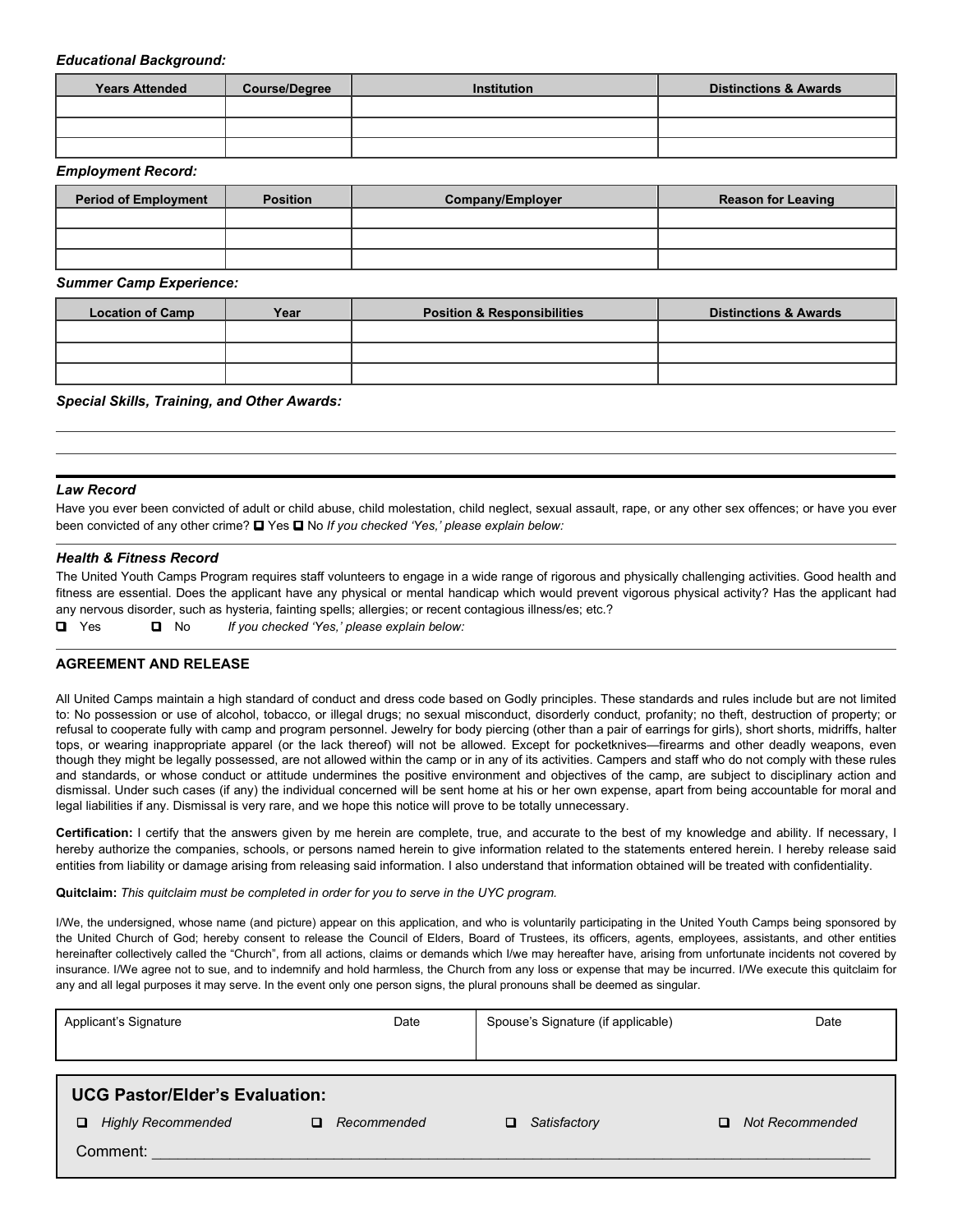| <b>Name</b>    | <b>Staff / Camper</b> | Dorm           | Year           |
|----------------|-----------------------|----------------|----------------|
| (For camp use) | (Circle one)          | (For camp use) | (For camp use) |

# **Health History and Examination Form**

**for** *United Youth Camps*

*Sponsored by:*

## **United Church of God,** *an International Association*

This form must be completed (all 4 pages) by each person attending camp, or in the case of minors, by their parents or guardians. Please PRINT clearly.

| Applicant's Name: ___________________                                                                                                                                                                                                                                                                                                                                                                  | O Male O Female Birth Date: \[\sqrtdgg \]    |
|--------------------------------------------------------------------------------------------------------------------------------------------------------------------------------------------------------------------------------------------------------------------------------------------------------------------------------------------------------------------------------------------------------|----------------------------------------------|
| First<br>Middle<br>Last                                                                                                                                                                                                                                                                                                                                                                                | Gender                                       |
|                                                                                                                                                                                                                                                                                                                                                                                                        |                                              |
|                                                                                                                                                                                                                                                                                                                                                                                                        | Relationship: _________________________      |
| $\begin{picture}(150,10) \put(0,0){\vector(1,0){100}} \put(15,0){\vector(1,0){100}} \put(15,0){\vector(1,0){100}} \put(15,0){\vector(1,0){100}} \put(15,0){\vector(1,0){100}} \put(15,0){\vector(1,0){100}} \put(15,0){\vector(1,0){100}} \put(15,0){\vector(1,0){100}} \put(15,0){\vector(1,0){100}} \put(15,0){\vector(1,0){100}} \put(15,0){\vector(1,0){100}}$<br>$\frac{(\qquad)}{(\qquad)}$ Work | $\underbrace{\hspace{1.5cm}}_{\text{Other}}$ |
|                                                                                                                                                                                                                                                                                                                                                                                                        |                                              |
| $\begin{picture}(150,10) \put(0,0){\vector(1,0){100}} \put(150,0){\vector(1,0){100}} \put(150,0){\vector(1,0){100}} \put(150,0){\vector(1,0){100}} \put(150,0){\vector(1,0){100}} \put(150,0){\vector(1,0){100}} \put(150,0){\vector(1,0){100}} \put(150,0){\vector(1,0){100}} \put(150,0){\vector(1,0){100}} \put(150,0){\vector(1,0){100}} \put(150,0){\$                                            |                                              |
|                                                                                                                                                                                                                                                                                                                                                                                                        |                                              |
| <b>Insurance Information</b>                                                                                                                                                                                                                                                                                                                                                                           |                                              |
|                                                                                                                                                                                                                                                                                                                                                                                                        |                                              |
|                                                                                                                                                                                                                                                                                                                                                                                                        |                                              |
|                                                                                                                                                                                                                                                                                                                                                                                                        |                                              |
|                                                                                                                                                                                                                                                                                                                                                                                                        |                                              |
|                                                                                                                                                                                                                                                                                                                                                                                                        |                                              |
|                                                                                                                                                                                                                                                                                                                                                                                                        |                                              |
| The Church's no-fault accident insurance is optional, or if current, is limited and secondary to any other collectible<br>insurance. Please furnish the following medical and insurance coverage information:<br>SSS Number of Policyholder or Insurance ID Number: _____________________________                                                                                                      | Policy or Group #                            |

# **Medical History**

Many activities such as sports and challenge courses require participating in physical exercises that are physically demanding. Do you have health problems or disabilities that might hinder you from participating fully in camp activities? **Yes No**

 $\mathcal{L}_\mathcal{L} = \{ \mathcal{L}_\mathcal{L} = \{ \mathcal{L}_\mathcal{L} = \{ \mathcal{L}_\mathcal{L} = \{ \mathcal{L}_\mathcal{L} = \{ \mathcal{L}_\mathcal{L} = \{ \mathcal{L}_\mathcal{L} = \{ \mathcal{L}_\mathcal{L} = \{ \mathcal{L}_\mathcal{L} = \{ \mathcal{L}_\mathcal{L} = \{ \mathcal{L}_\mathcal{L} = \{ \mathcal{L}_\mathcal{L} = \{ \mathcal{L}_\mathcal{L} = \{ \mathcal{L}_\mathcal{L} = \{ \mathcal{L}_\mathcal{$ \_\_\_\_\_\_\_\_\_\_\_\_\_\_\_\_\_\_\_\_\_\_\_\_\_\_\_\_\_\_\_\_\_\_\_\_\_\_\_\_\_\_\_\_\_\_\_\_\_\_\_\_\_\_\_\_\_\_\_\_\_\_\_\_\_\_\_\_\_\_\_\_\_\_\_\_\_\_\_\_\_\_\_\_\_\_\_\_\_\_\_\_\_\_\_\_\_  $\mathcal{L}_\mathcal{L} = \{ \mathcal{L}_\mathcal{L} = \{ \mathcal{L}_\mathcal{L} = \{ \mathcal{L}_\mathcal{L} = \{ \mathcal{L}_\mathcal{L} = \{ \mathcal{L}_\mathcal{L} = \{ \mathcal{L}_\mathcal{L} = \{ \mathcal{L}_\mathcal{L} = \{ \mathcal{L}_\mathcal{L} = \{ \mathcal{L}_\mathcal{L} = \{ \mathcal{L}_\mathcal{L} = \{ \mathcal{L}_\mathcal{L} = \{ \mathcal{L}_\mathcal{L} = \{ \mathcal{L}_\mathcal{L} = \{ \mathcal{L}_\mathcal{$ 

If yes, please describe in detail (attach note if necessary):

**HH2015P United Youth Camps Health History and Examination Form Page 1 of 4**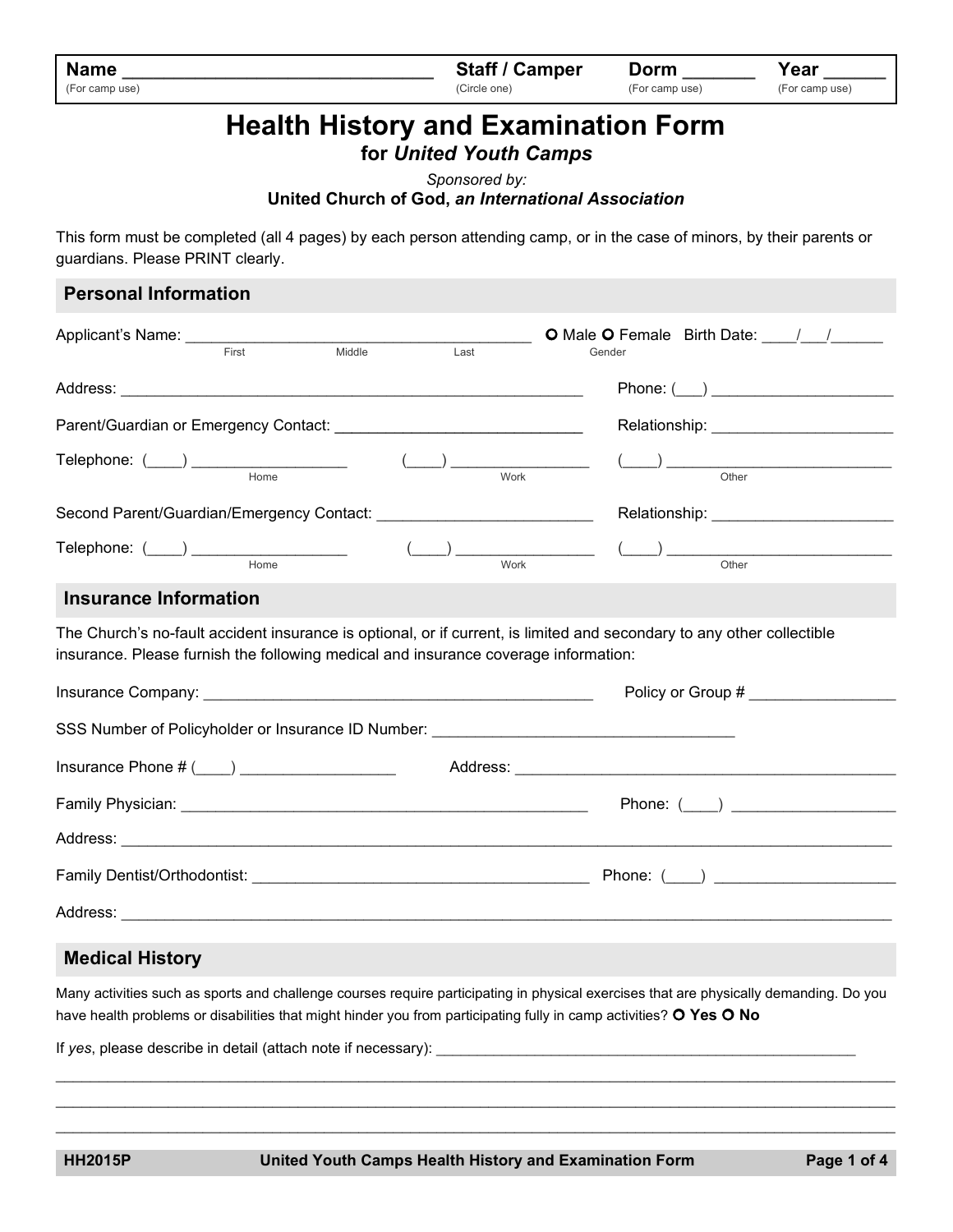Do you have any severe allergies (including food allergies) or any other condition or limitation that could affect your camp experience? O Yes O No If *yes*, please explain (attach note if necessary):

 $\mathcal{L}_\mathcal{L} = \{ \mathcal{L}_\mathcal{L} = \{ \mathcal{L}_\mathcal{L} = \{ \mathcal{L}_\mathcal{L} = \{ \mathcal{L}_\mathcal{L} = \{ \mathcal{L}_\mathcal{L} = \{ \mathcal{L}_\mathcal{L} = \{ \mathcal{L}_\mathcal{L} = \{ \mathcal{L}_\mathcal{L} = \{ \mathcal{L}_\mathcal{L} = \{ \mathcal{L}_\mathcal{L} = \{ \mathcal{L}_\mathcal{L} = \{ \mathcal{L}_\mathcal{L} = \{ \mathcal{L}_\mathcal{L} = \{ \mathcal{L}_\mathcal{$ \_\_\_\_\_\_\_\_\_\_\_\_\_\_\_\_\_\_\_\_\_\_\_\_\_\_\_\_\_\_\_\_\_\_\_\_\_\_\_\_\_\_\_\_\_\_\_\_\_\_\_\_\_\_\_\_\_\_\_\_\_\_\_\_\_\_\_\_\_\_\_\_\_\_\_\_\_\_\_\_\_\_\_\_\_\_\_\_\_\_\_\_\_\_\_\_\_

|                                  | Are you allergic or sensitive to any medicine or other substances? O Yes O No | If yes, please list and describe |
|----------------------------------|-------------------------------------------------------------------------------|----------------------------------|
| the reaction and its management: |                                                                               |                                  |

\_\_\_\_\_\_\_\_\_\_\_\_\_\_\_\_\_\_\_\_\_\_\_\_\_\_\_\_\_\_\_\_\_\_\_\_\_\_\_\_\_\_\_\_\_\_\_\_\_\_\_\_\_\_\_\_\_\_\_\_\_\_\_\_\_\_\_\_\_\_\_\_\_\_\_\_\_\_\_\_\_\_\_\_\_\_\_\_\_\_\_\_\_\_\_\_\_

## **Medications Being Taken**

Are you taking any medications (including over the counter or other non-prescription drugs) routinely? **Yes No**

If *yes*, please list all medications (including over the counter or other non-prescription drugs) taken routinely. Be sure to bring your medication with you in the original packaging that will identify the doctor, the dosage and the frequency of administration:

| <b>Medication</b> | Dosage | <b>Frequency</b> | <b>Reason for Taking</b> |
|-------------------|--------|------------------|--------------------------|
|                   |        |                  |                          |
|                   |        |                  |                          |
|                   |        |                  |                          |

**Health History** *(Explain any 'yes' answers below)*

| Has/does the participant:                                   | Yes | No. |                                                             | 'es | No |
|-------------------------------------------------------------|-----|-----|-------------------------------------------------------------|-----|----|
| 1. Had any recent injury, illness or infectious<br>disease? |     |     | 13. Have an orthodontic appliance being<br>brought to camp? |     |    |
| 2. Have chronic or recurring illness/condition?             |     | o   | 14. Have any skin problems (e.g., itching, rash,            |     |    |
| 3. Have frequent headaches?                                 |     | П   | acne)?                                                      |     |    |
| 4. Wear glasses, contacts or protective eye wear?           | ப   | О   | 15. Have diabetes?                                          |     | О  |
| 5. Ever had frequent ear infections?                        |     | О   | 16. Have asthma?                                            |     | П  |
| 6. Ever passed out during or after exercise?                |     | О   | 17. Had mononucleosis in the past 12 months?                | п   | О  |
| 7. Ever been dizzy during or after exercise?                |     | О   | 18. Have problems with sleepwalking?                        |     | О  |
| 8. Ever had seizures?                                       |     | Ω   | 19. Have a current history of bed-wetting?                  |     | П  |
| 9. Ever had chest pain during or after exercise?            |     | О   | 20. Have an eating disorder?                                |     |    |
| 10. Ever had high blood pressure?                           |     | Ο   | 21. Ever had emotional or mental difficulties for           |     |    |
| 11. Ever been diagnosed with a heart murmur?                |     | α   | which professional help was sought?                         |     |    |
| 12. Ever had back problems?                                 |     |     |                                                             |     |    |

If you checked '*yes*' to any of the above, please write the question number and explain:

| <b>Q</b> Measles        | $\Box$ Chickenpox    | Which of the following has the applicant had? (Check each one that applies)<br>German measles<br>O | Mumps<br>L<br>IJ           | <b>Rheumatic Fever</b>    |
|-------------------------|----------------------|----------------------------------------------------------------------------------------------------|----------------------------|---------------------------|
| <b>E</b> Hepatitis A    | <b>E</b> Hepatitis B | $\Box$ Hepatitis C                                                                                 | 0<br>TB Test (Date:        | Pos or Neg?               |
|                         |                      | <b>Immunizations</b> (Fill in the dates for any of the following immunizations applicant has had)  |                            |                           |
| <b>Immunization</b>     |                      | <b>Date Last Received</b>                                                                          | <b>Immunization</b>        | <b>Date Last Received</b> |
| <b>DPT</b>              |                      |                                                                                                    | Mumps                      |                           |
| TD (tetanus/diphtheria) |                      |                                                                                                    | Rubella                    |                           |
| Tetanus                 |                      |                                                                                                    | Gamma Globulin (Hepatitis) |                           |
| Polio                   |                      |                                                                                                    | Chickenpox                 |                           |
| <b>German Measles</b>   |                      |                                                                                                    | Smallpox                   |                           |

 $\ldots$  . The contribution of the contribution of the contribution of the contribution of the contribution of the contribution of the contribution of the contribution of the contribution of the contribution of the contribut  $\ldots$  . The contribution of the contribution of the contribution of the contribution of the contribution of the contribution of the contribution of the contribution of the contribution of the contribution of the contribut

**Note**: A record of immunizations is for informational purposes. Immunizations are not a required prerequisite for acceptance to or attendance at camp. If a camper has not been immunized, however, and one of the above-named communicable or contagious diseases is found in camp, he or she will be subject to the regular quarantine or isolation procedures of the camp and of the community for children who are not immune.

**HH2015P United Youth Camps Health History and Examination Form Page 2 of 4**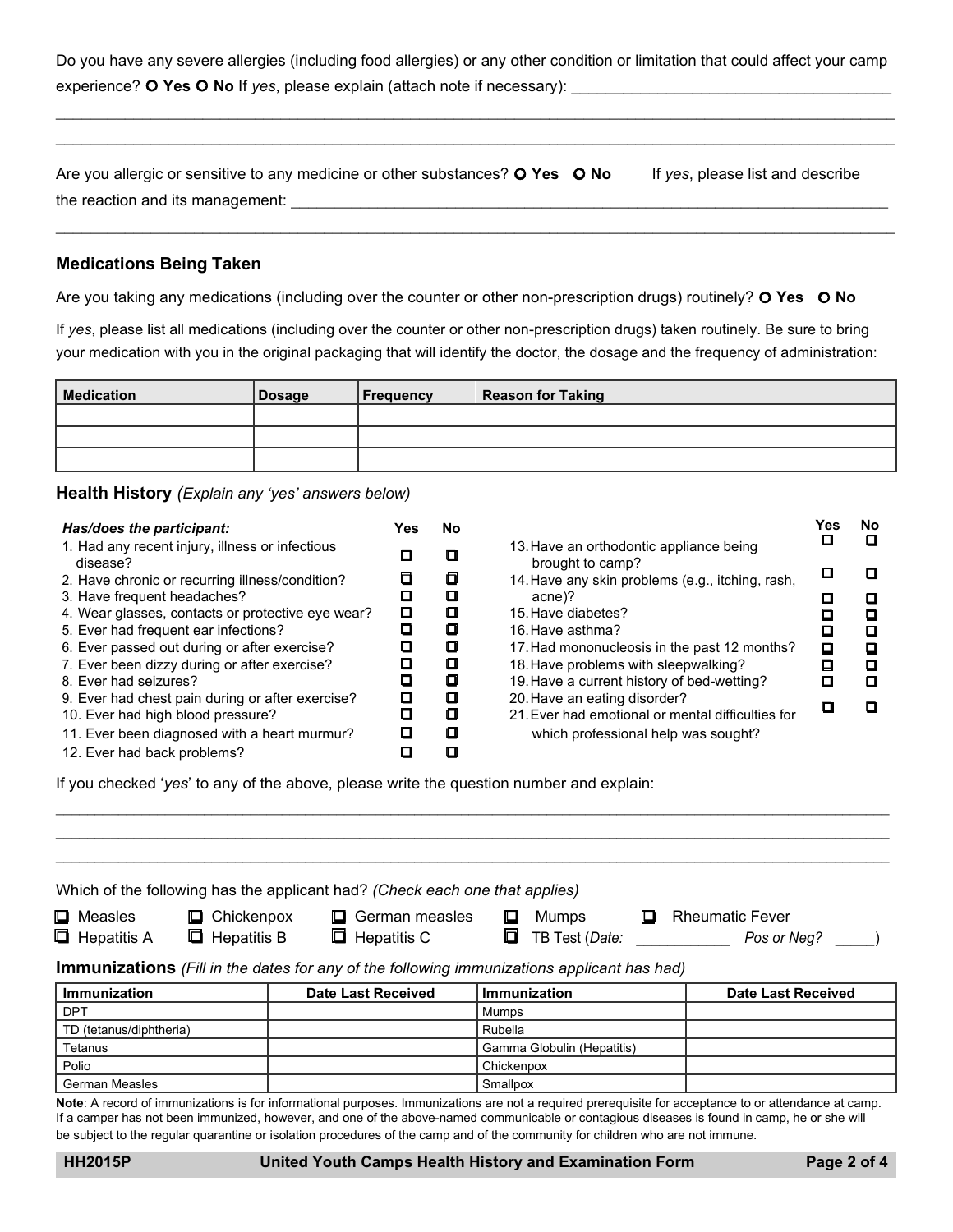**ADULT APPLICANT**: I certify that to the best of my knowledge this health history is correct and complete, that I am in good health and able to participate in this event/assignment.

**Adult application signature** \_\_\_\_\_\_\_\_\_\_\_\_\_\_\_\_\_\_\_\_\_\_\_\_\_\_\_\_\_\_\_\_\_\_\_\_\_\_Date \_\_\_\_\_\_\_\_\_\_\_\_\_\_\_\_\_

# **PARENT/GUARDIAN AUTHORIZATION:**

This health history is correct and complete as far as I know, and the person herein described has permission to engage in all camp activities except as noted. I understand that if any statement in this Health History is false, misleading or incorrect; or the Church is unable, in its sole judgment, to properly care for or protect my child (due to his/her medical condition), he or she may be sent home at my expense.

**Parent signature** \_\_\_\_\_\_\_\_\_\_\_\_\_\_\_\_\_\_\_\_\_Printed Name \_\_\_\_\_\_\_\_\_\_\_\_\_\_\_\_\_\_\_\_\_\_Date \_\_\_\_\_\_\_\_\_\_\_\_\_

### **PARENTAL NOTIFICATION POLICY:**

United Youth Camps policy is that parents will be contacted: 1) anytime the nurse or a physician deems necessary; 2) anytime a camper is taken to see a physician, dentist or emergency personnel for an accident or illness; 3) when an illness lasts longer than 24 hours.

# **Important - These boxes must be completed for attendance**

# **Permission to Provide Necessary Treatment or Emergency Care:**

I hereby give permission to the available medical personnel at the camp to administer prescribed medications and provide routine or alternative health care. In the event of an accident/illness, I consent to the administration of emergency on-site first aid by trained personnel. If I cannot be reached in an emergency, I hereby give permission to the camp medical personnel to secure and administer treatment, including hospitalization, for the person named above. This authorization includes consent to any medical, emergency, dental, surgical, naturopathic, or hospital diagnosis, treatment or care to be rendered to or for me/ or my child under the general or specific supervision of a qualified physician, surgeon, naturopathic doctor or dentist. It also includes permission to release any records necessary for supervision, treatment, referral, billing or insurance purposes and to provide or arrange necessary related transportation. I understand and agree that all the foregoing will be at my expense. (This consent shall terminate without further notice on the date when a minor reaches 18 years of age at which time such individual assumes his adult responsibilities.) This completed form may be photocopied for trips out of camp.

### **Parent/guardian (or adult camper/staff) signature** \_\_\_\_\_\_\_\_\_\_\_\_\_\_\_\_\_\_\_\_\_\_\_\_\_\_\_\_\_\_\_\_\_\_\_\_\_\_\_\_\_\_\_\_\_\_\_\_\_\_\_

Printed Name \_\_\_\_\_\_\_\_\_\_\_\_\_\_\_\_\_\_\_\_\_\_\_\_\_\_\_\_\_\_\_\_\_\_\_\_\_\_\_\_\_ Date \_\_\_\_\_\_\_\_\_\_\_\_\_\_\_\_\_\_\_\_\_\_

**If medication for life-threatening conditions is brought to camp (epi pen, inhaler, etc.) I hereby request that** said medication remain with: **□ UYC Personnel □ My Child** (Please check one)

I understand that accommodating some medical conditions or disabilities may not be ideal and may differ depending on the activity. Therefore, if I am accepted, I agree to abide by any restrictions which may be placed on my camp activities that the camp staff feels are necessary for my comfort or safety or that of my fellow campers of staff.

**Camper/Staff signature** \_\_\_\_\_\_\_\_\_\_\_\_\_\_\_\_\_\_\_\_\_\_\_\_\_\_\_\_\_\_\_\_\_\_\_\_\_ Date \_\_\_\_\_\_\_\_\_\_\_\_\_\_\_\_\_\_\_\_\_\_

#### **Special note about medication:**

Please note that if your camper will be bringing **ANY** medication to camp, including all prescription, over the counter, and herbal remedies, the following rules will need to be followed:

- 1) All medications must be in their original packages. i.e., prescriptions in the prescription bottle, Tylenol in the Tylenol bottle, herbs in the bottle that they were originally bought in.
- 2) All medications must be accompanied by written and signed instructions for administration (the prescription on the bottle will be fine unless doses or times have changed).
- 3) Any nonprescription bottles must have the camper's name written on them (prescription bottles must be for that camper).

PLEASE help us to take good care of the precious and wonderful campers that you have entrusted to us! —*UYC Nursing Staff*